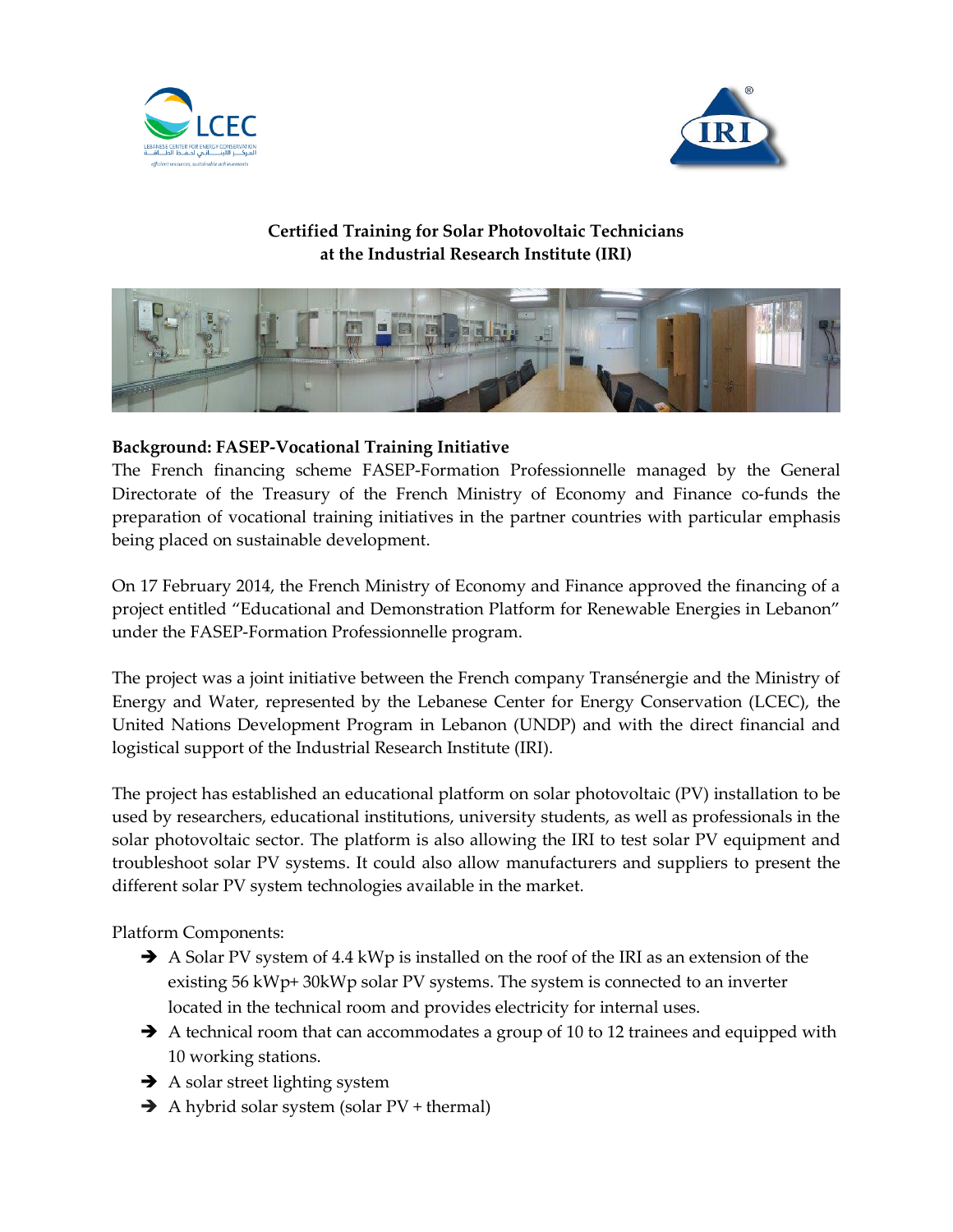





The above components were provided within the project by a group of sponsors including 15 French companies and 8 Lebanese companies.



Please contact the IRI to display your components within the platform: dir\_td@iri.org.lb

## **The Certified Training for Solar Photovoltaic Technicians**

Starting 20 June 2022, the IRI will be providing regular certified trainings on solar PV installations for technicians. The training will include an overview on the following topics, with emphasis on safety considerations:

- $\rightarrow$  Solar market in Lebanon, including legal and administrative requirements
- $\rightarrow$  Welding basics
- $\rightarrow$  Structure corrosion protection
- $\rightarrow$  Structure fixation
- $\rightarrow$  Solar components
- $\rightarrow$  Solar applications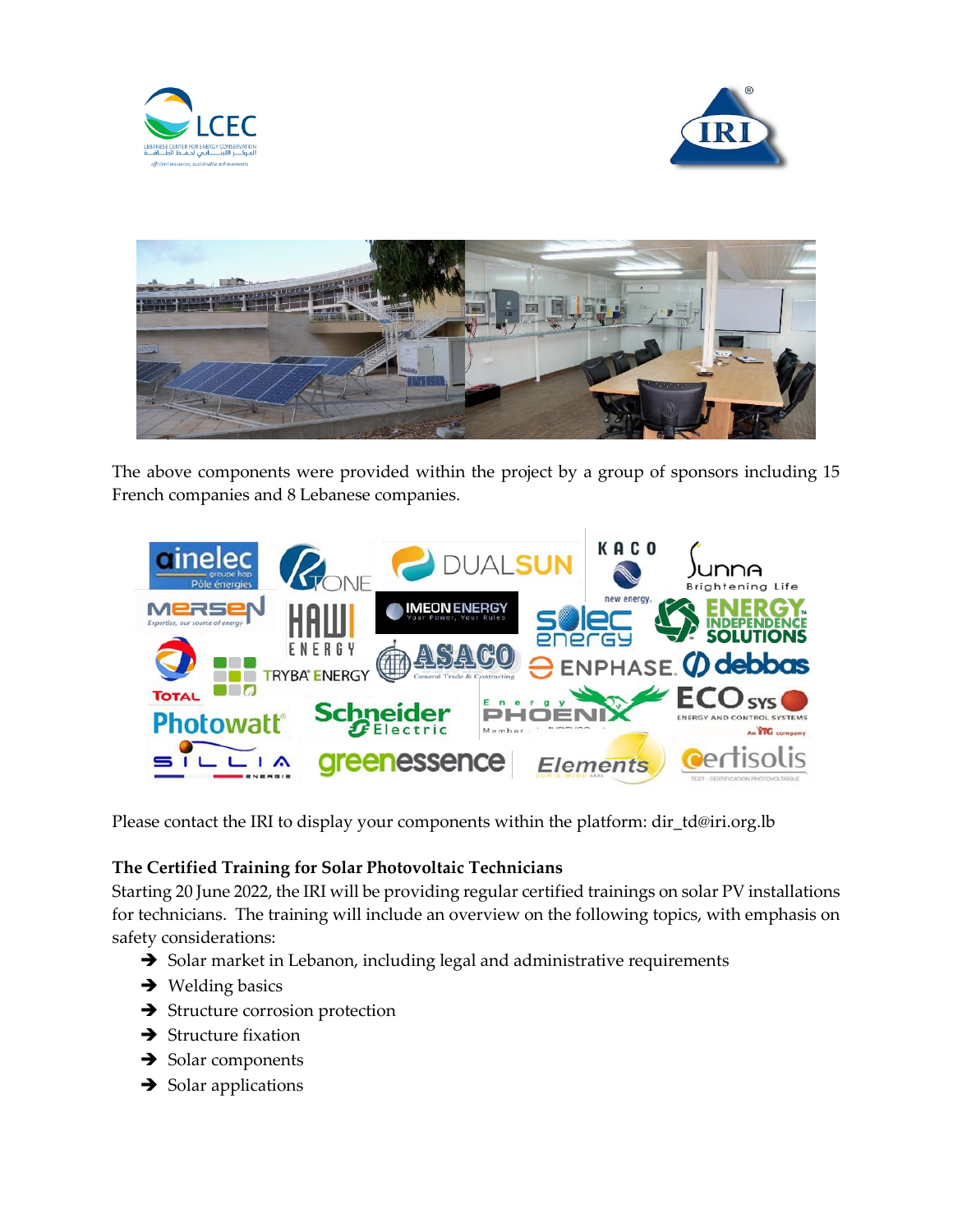



- $\rightarrow$  Design, sizing and installation considerations
- $\rightarrow$  Safety considerations for solar applications
- Acceptance testing (earth resistance, Voc, Isc, insulation, drop voltage, performance ratio..)
- $\rightarrow$  Monitoring and control
- $\rightarrow$  Maintenance
- $\rightarrow$  Exam + certification
- The list of certified technicians to be made public by the IRI and shared on the LCEC website.

Duration of the training:

- → Day 1: from 9 AM to 5 PM (with breaks)
- → Day 2: from 9 AM to 1 PM (with breaks)
- $\rightarrow$  Exam: in the afternoon on day 2

Contact persons at IRI:

| $\rightarrow$ Eng. Mohamad Assaad Hajjar | Tel: 05 467 831-7 | Ext 303 |
|------------------------------------------|-------------------|---------|
| $\rightarrow$ Dr Fadi Melhem             | Tel: 05 467 831-7 | Ext 415 |

Cost:

→ 200 US\$ (Two Hundred US Dollars) which can be paid in Lebanese Pounds according to Sayrafa Rate